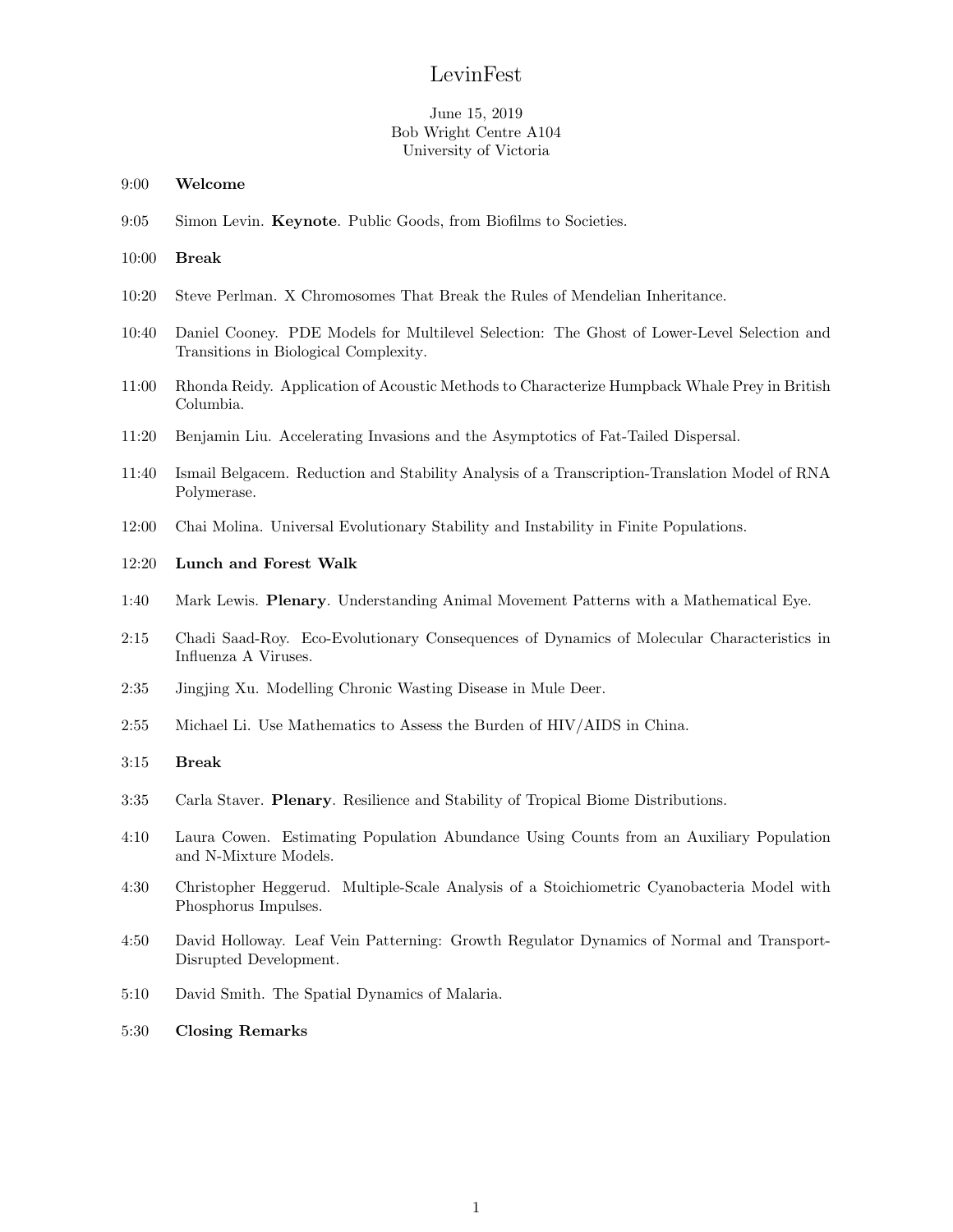#### Public Goods, from Biofilms to Societies

Simon Levin (Princeton University), at 9:05

Ecological and economic systems are alike in that individual agents compete for limited resources, evolve their behaviors in response to interactions with others, and form exploitative as well as cooperative interactions as a result. In these complex adaptive systems, macroscopic properties like the flow patterns of resources like nutrients and capital emerge from large numbers of microscopic interactions, and feed back to affect individual behaviors. In this talk, I will explore some common features of these systems, especially as they involve the evolution of cooperation in dealing with public goods, common pool resources and collective movement. I will describe examples from bacteria and slime molds to vertebrate groups to insurance arrangements in human societies and international agreements on environmental issues.

#### X Chromosomes That Break the Rules of Mendelian Inheritance

Steve Perlman (University of Victoria), at 10:20

Selfish genetic elements violate the rules of Mendelian inheritance in order to increase their transmission, often at the expense of the organism. They are pervasive and important players in organismal ecology and evolution, but have traditionally been difficult to study because they are often cryptic. Among the most striking examples of selfish genetic elements are selfish X chromosomes that interfere with meiosis; these have been documented so far in insects, plants, and rodents. In insects, males that carry a selfish 'distorting' X chromosome produce a gene product that destroys Y-bearing sperm, so that they produce only (or mostly) daughters. A major outstanding question is to understand the ecological and evolutionary consequences of this extreme sex ratio distortion. What prevents a selfish X chromosome from driving its host to extinction? How does the rest of the genome respond to distortion? We recently discovered a selfish X chromosome in a common woodland fly, Drosophila testacea, and I will present research aiming to understand its ecology, genetics, and evolution, including a collaboration with Pauline van den Driessche and Chadi Saad-Roy, on modelling its persistence.

## PDE Models for Multilevel Selection: The Ghost of Lower-Level Selection and Transitions in Biological Complexity

Daniel Cooney (Princeton University), at 10:40

In this presentation, we will discuss PDE models for multilevel selection, with an emphasis on studying the evolution of cooperation when there is reproductive competition both between individuals and between groups. We focus on the derivation and analysis of the long-time behavior of the replicator dynamics for multilevel selection in the Prisoner's Dilemma, showing that how whether the individual advantage of defectors or the group advantage for groups with cooperations wins out in the long run depends on the relative selection strength at the two levels. A notable finding is the ghost of lower-level selection: if groups are best off with a mix of cooperators and defectors, then there will always be fewer cooperators than optimal at steady state, even in the limit of infinitely strong selection strength at the group level. While this ghost phenomenon can be an impediment to achieving optimal group outcomes, we discuss assortative and reciprocity-based mechanisms for game-theoretic interactions which can help overcome the ghost and potentially allow for the eventual transition to the construction of a cooperative unit capable of operating at a higher level of selection.

#### Application of Acoustic Methods to Characterize Humpback Whale Prey in British Columbia Rhonda Reidy (University of Victoria), at 11:00

Removal and subsequent recovery of large whales in the North Pacific could drive potentially large changes in prey biomass consumption with unknown impacts to fisheries management. Developing a cost-effective sampling framework for obtaining time-series data on prey composition and spatiotemporal dynamics of baleen whale feeding remains a major challenge. We investigate a sampling method that measures a variety of surface and deep-water prey characteristics in North Pacific Humpback Whale feeding areas near northern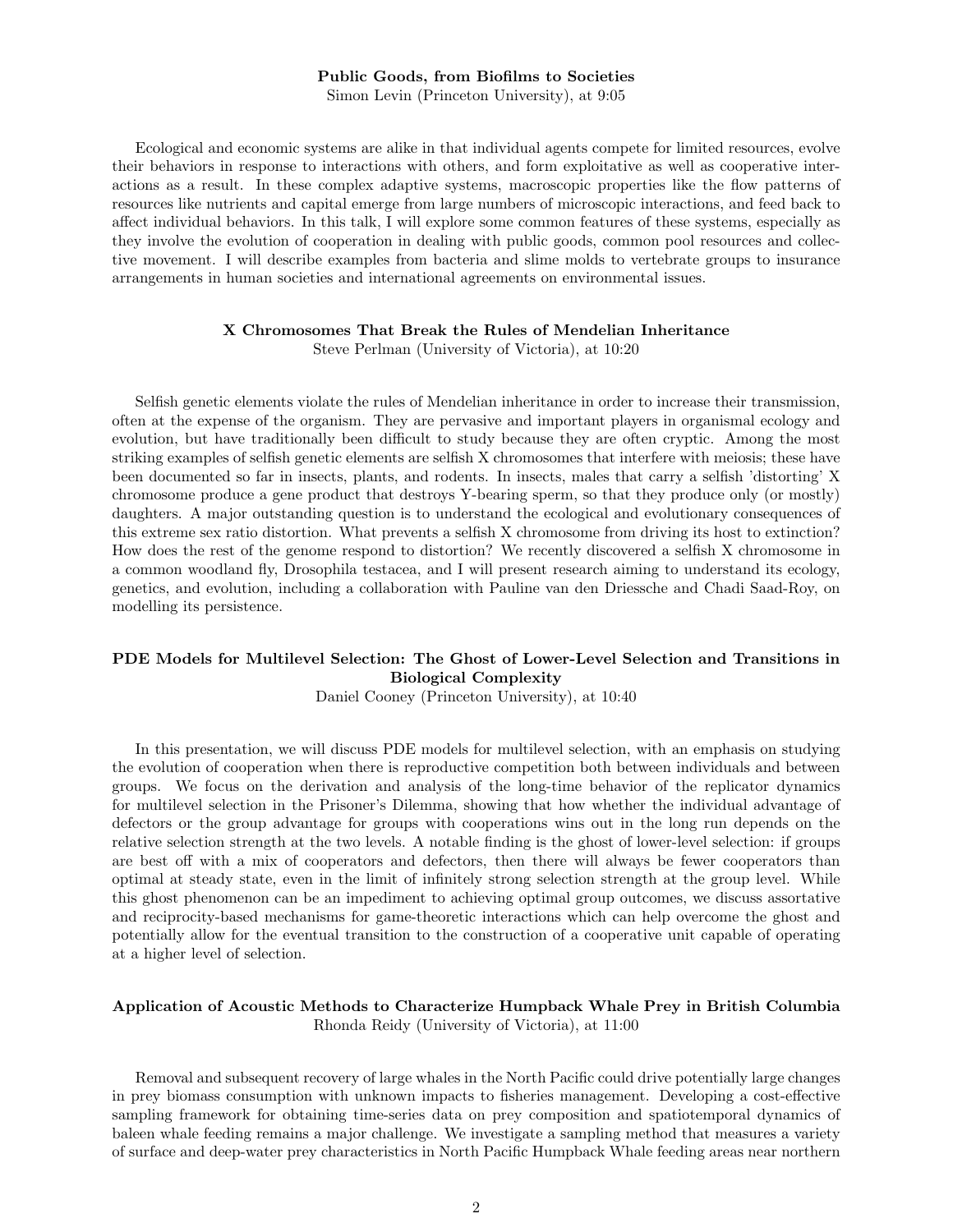and southern Vancouver Island, British Columbia (B.C.). The vertical distribution of prey is continuously recorded near feeding Humpback Whales from a small vessel using an Acoustic Zooplankton and Fish Profiler (AZFP), following fine-scale transects to map three-dimensional prey fields. The surveys are conducted in daylight hours in regions with and without foraging Humpback Whales to describe prey in the areas used by the whales. Regional mid-water prey sampling informs the species composition of acoustic signal data, while humpback fecal sampling provides information about which prey species are actually consumed. Results show consistent differences between feeding regions, with Humpback Whales targeting shallow Pacific Herring aggregations off northern Vancouver Island but deep layers of Walleye Pollock and euphausiids in southern Vancouver Island waters. Fecal samples from surveyed whales in southern waters comprise mainly bones from juvenile Walleye Pollock or Pacific Cod, while surface observations document juvenile herring as the dominant humpback prey in northern waters, thus linking Humpback Whale foraging to concurrent measures of prey from the AZFP. Given the current lack of knowledge about Humpback Whale diet and the whales impact on forage fish in B.C., this combined approach provides a quantitative framework for intensive baseline sampling that is needed in B.C. for accurately estimating diet and regional prey requirements of Humpback Whales at the level required for making important fisheries decisions.

#### Accelerating Invasions and the Asymptotics of Fat-Tailed Dispersal

Benjamin Liu (University of Washington), at 11:20

Integrodifference equations (IDEs) are used in ecology to model the growth and spatial spread of populations. With IDEs, dispersal is specified with a probability density function, called the dispersal kernel, and the shape of the kernel influences how rapidly invasions progress. Invasions where the dispersal kernel is fat-tailed have long been known to display exotic behavior, such as acceleration without bound, but analysis of these invasions has proven difficult. In this talk, we apply tail additivity, a property of regularly varying probability densities, to model invasions with fat-tailed dispersal in one dimension. We analyze point-release and front-release invasions, corresponding to newly established and well-established populations, and we find that front-release invasions gain a permanent speed-up over point-release invasions, invading at a faster geometric rate that persists for all time. Since accelerating invasions are qualitatively different than constantspeed invasions, we also discuss how measures of invasion must be modified and reconsidered when invasions accelerate.

## Reduction and Stability Analysis of a Transcription-Translation Model of RNA Polymerase Ismail Belgacem (University of Victoria), at 11:40

We investigate two different ways of modelling biological networks with differential equations: a classical way using Hill functions and a detailed way following classical mass-action kinetics. Taking the second approach, we study the reduction and stability analysis of a transcription-translation model of RNA polymerase where we have a closed loop from the RNA polymerase produced by gene expression to the transcription step (RNA polymerase is needed to transcribe its own gene). Using model parameters given by biologists, we separate the full system into fast and slow subsystems and we reduce it using singular perturbations to a system of two ordinary differential equations and two algebraic equations. In addition to the trivial (zero) equilibrium, this system has a unique positive equilibrium that is globally stable when the amount of the ribosome (R0) is large. The proof uses monotone systems theory. If R0 is small, the origin is the unique equilibrium and is globally stable and we compute a threshold value of R0. These results are consistent with several biological experiments dealing with adaptation of living organisms to their environment, which show that if the amount of ribosomes is large then the cell will continue to live and if the amount of ribosomes is small then the cell will die.

#### Universal Evolutionary Stability and Instability in Finite Populations

Chai Molina (International Institute for Applied Systems Analysis & Princeton University), at 12:00

Analyses of biological and cultural evolution in explicitly finite populations typically consider one of the two canonical, but unrealistic, population-genetic schemes for translating differences in fitness to changes in the frequencies of genotypes over time: the Moran and Wright-Fisher processes. Because the mechanistic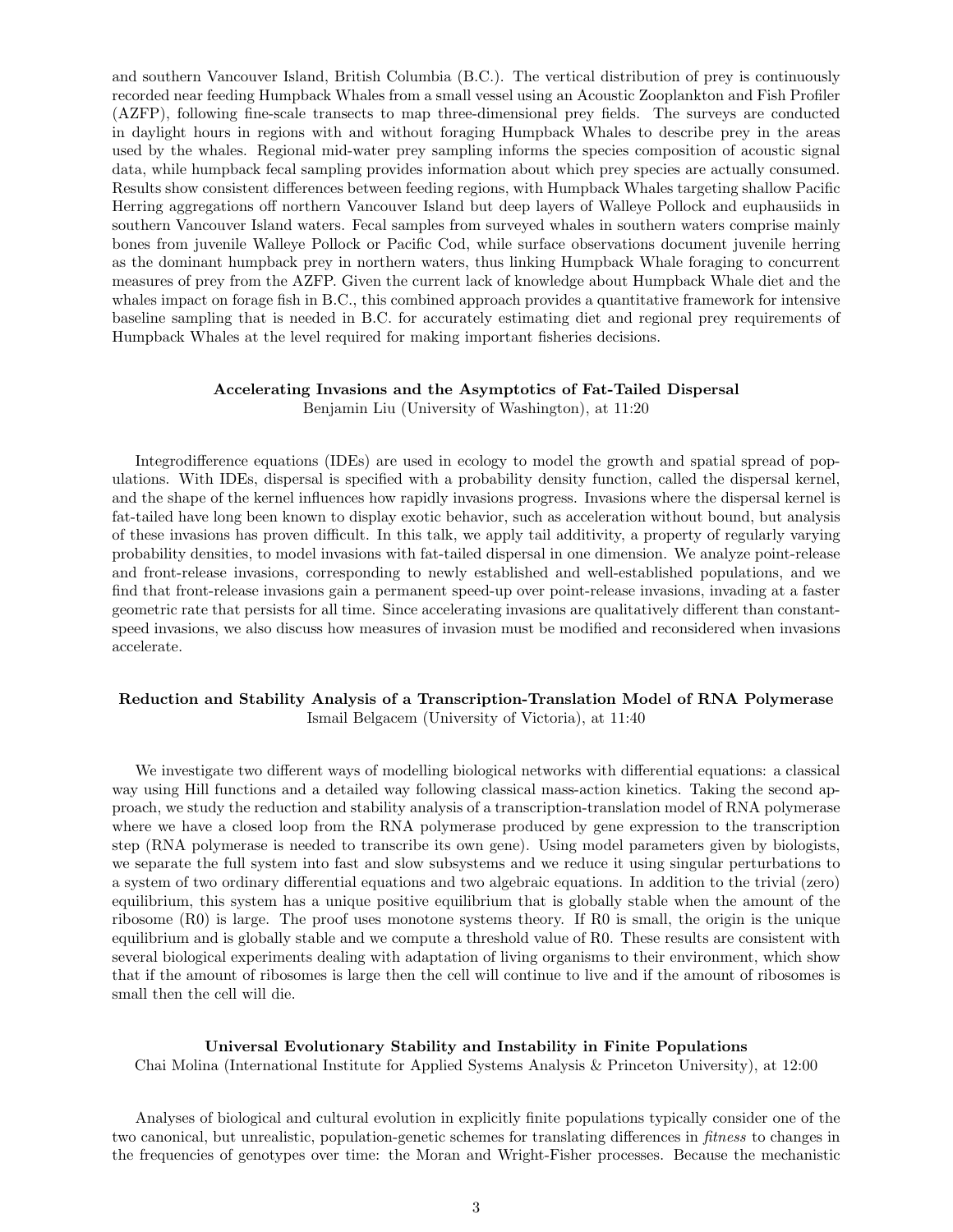details of how traits spread influence the probability that either trait takes over, uncertainty about these details casts doubt on analyses that predict outcomes of evolutionary processes. Here, we characterize the circumstances under which selection favours or opposes fixation of mutants, for any of a very wide class of biologically feasible models of selection (including, in particular, the Moran and Wright-Fisher processes), and derive conditions for universal evolutionary stability, that is, evolutionarily stability that is independent of the selection process. Because current models of evolution often involve the simplifying—but unrealistic—assumption that the population is infinite, we also use this framework to identify situations in which evolutionary outcomes in finite populations align with, or differ from, the predictions of infinitepopulation models.

#### Understanding Animal Movement Patterns with a Mathematical Eye

Mark Lewis (University of Alberta), at 1:40

Animal movement patterns have long been the subject of mathematical and ecological interest. How do individual behavioral decision rules translate into macroscale patterns of space use such as foraging, patrolling or territories? A mixture of tools including mechanistic models, random walks and other mathematical tools can be used to connect underlying processes to the observed patterns. Here interactions are complex and may involve memory of past events, as well as a cognitive map. I will connect the models closely to detailed biological data, and make applications to a spectrum of different emerging patterns, ranging from territories in Amazonian birds to patrolling in wolves

# Eco-Evolutionary Consequences of Dynamics of Molecular Characteristics in Influenza A Viruses

Chadi Saad-Roy (Princeton University), at 2:15

Influenza A viruses (IAVs) are negative sense RNA viruses that cause seasonal human infections. These viruses are under strong immune selection, and, as RNA polymerases are error-prone, are thus able to evolve rapidly to successfully evade host immunity due to previous infection. As host immune responses to IAV infection focus on the hemagglutinin (HA) surface protein of IAVs, unravelling HA evolution is crucial to elucidate IAV disease dynamics. While the HA protein is continually under strong immune selection, this protein also has underlying biophysical and functional constraints that additionally shape its fitness landscape. Furthermore, significant efforts have been undertaken to develop Universal Influenza Vaccines that confer broad protection for multiple IAVs. Thus, it is key to understand how these molecular features that impose constraints interplay with evolutionary and transmission dynamics across scales. In this talk, I will present results of recent work to show that signatures of molecular characteristics can be detected at population scales and will discuss downstream implications.

#### Modelling Chronic Wasting Disease in Mule Deer

Jingjing Xu (University of Alberta), at 2:35

Chronic Wasting Disease (CWD) is a 100% fatal, untreatable, infectious prion disease in cervids, e.g., mule deer, white-tailed deer, elk, causing problems to cervid population size, the hunting tradition, and the ecological system. It is transmitted via direct deer-to-deer interactions as well as by environmental contamination. In turn, the direct interactions depend upon the social structure and movement behaviours of the cervid hosts. Our model considers both the direct contact (deer to deer) and the indirect contact (contaminated soil or vegetation to deer), and the difference in dispersal distance and group size between males and females. We build a differential equation model tracking the change of susceptible and infected deer of both sexes and the environmental hazard (prions), based on the deer movement around their home ranges. This model brings insight into the spread of CWD, and our main object is to assess the effect of environmental heterogeneity on the contact rate of CWD. (Co-authors: Mark Lewis and Evelyn Merrill, University of Alberta)

# Use Mathematics to Assess the Burden of HIV/AIDS in China

Michael Li (University of Alberta), at 2:55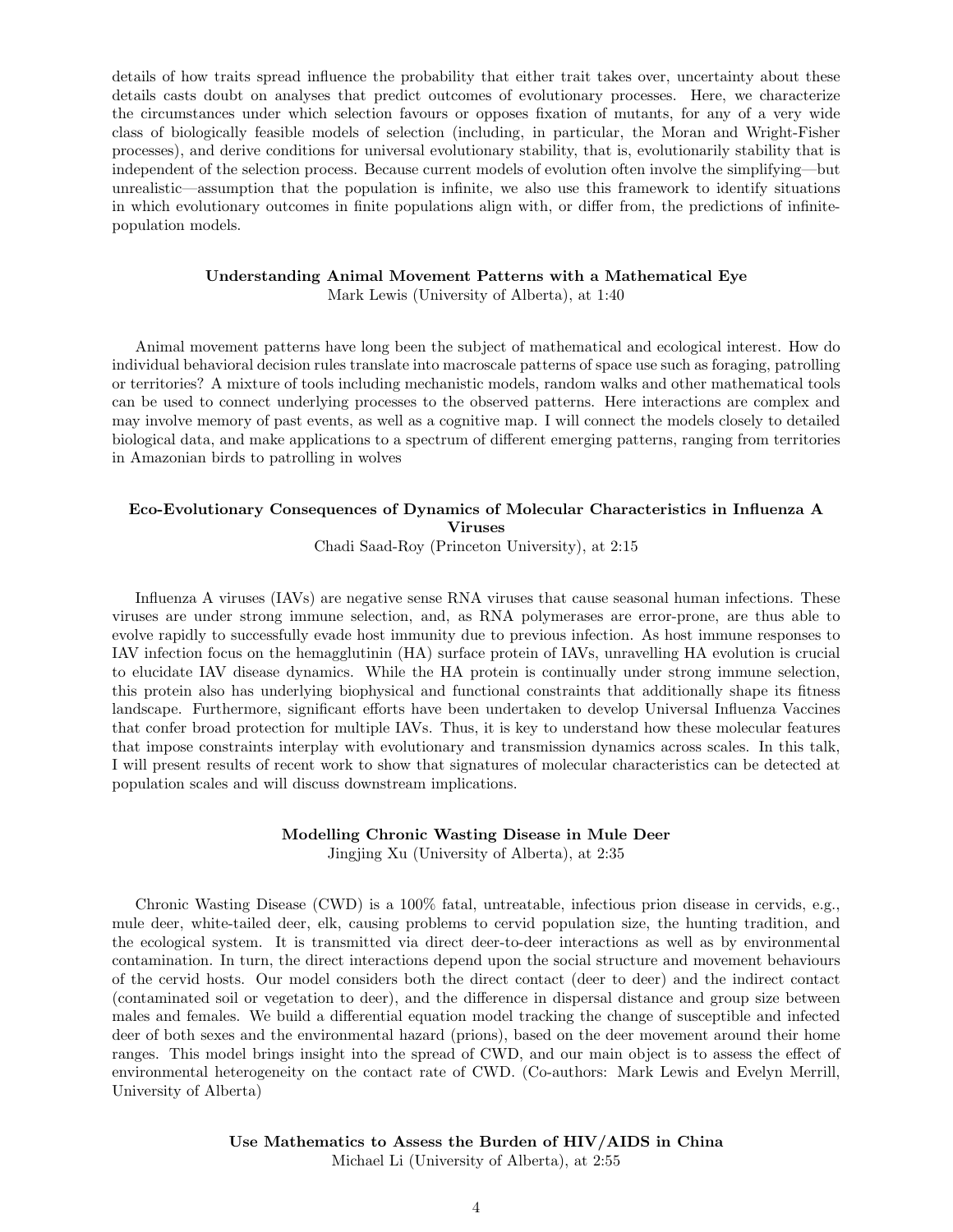I will show how mathematical models can be used to analyze surveillance data of HIV infections in China and produce estimations of the disease burden in terms of HIV incidence, HIV deaths, undiagnosed HIV+ populations, and people living with HIV. This is a collaborative work with Dr. Yiming Shaos research group at China CDC.

# Resilience and Stability of Tropical Biome Distributions

Carla Staver (Yale University), at 3:35

A mechanistic understanding of biome distributions is a critical issue in modern ecology, especially in the context of predictive models of past and future climate change. While we can explain the current distribution of many biomes accurately, our predictions are less successful in dynamic systems where vegetationenvironment feedbacks are significant. The challenge is to integrate feedbacks more fundamentally into a coherent theory of ecological process that determines biome distributions currently, and that will shape them into the future. Savannas and grasslands cover 40% of the Earth's land surface and forests cover another 30%. Understanding the dynamics among these biomes will help explain biosphere dynamics, past, present and into the future. I will combine empirical and theoretical work for insights into the mechanisms that give rise to the emergent stability of savanna, despite variability in vegetation structure within the biome.

# Estimating Population Abundance Using Counts from an Auxiliary Population and N-Mixture Models

Laura Cowen (University of Victoria), at 4:10

We develop a method for estimating population abundance for difficult to count populations. This is made possible using an easy to count auxiliary population with a known link to the target population. The method uses the N-mixture model framework with the addition of a layered hidden Markov model component. We apply the new methods to estimate the population of an Ancient Murrelet seabird colony, estimating the adult population size using Ancient Murrelet chicks as an auxiliary population. Clutch size is used as the link to convert from auxiliary estimates to target population estimates. The population is seen to decrease over the period 1995 to 2006, from 901 to 761 breeding pairs. We compare our estimates to the Canadian Wildlife Service (CWS) survey estimates of 1995 and 2006. Our estimates indicate a smaller abundance than the CWS estimates for 1995, and larger for 2006. Our method can be used to estimate the adult population size between CWS survey years. These methods improve upon the CWS survey methods, and can be applied to many other populations having known or parametric links to auxiliary populations.

## Multiple-Scale Analysis of a Stoichiometric Cyanobacteria Model with Phosphorus Impulses Christopher Heggerud (University of Alberta), at 4:30

Cyanobacterial blooms are becoming a global concern due to the increasing prevalence of eutrophication. The dependence of cyanobacteria dynamics on phosphorus and light inputs is modeled via stoichiometric approach. The dynamics occur in distinct phases that allow us to make use of multiple time-scale analysis to uncover the driving mechanisms of each phase. As a result, we are able to approximate the length of time a bloom persists after an impulse of phosphorus. This framework helps to establish the use of multi-scale methods in stoichiometric models, and provides deeper understanding of cyanobacteria dynamics.

## Leaf Vein Patterning: Growth Regulator Dynamics of Normal and Transport-Disrupted Development

David Holloway (British Columbia Institute of Technology), at 4:50

The growth regulator auxin plays a central role in development across plants. Auxin spatial patterning is critical in the phyllotactic arrangement of leaves along a stem, the shapes of the leaves themselves, and venation within leaves. These patterns depend on polar auxin transport (PAT) at the cellular level, particularly the preferential allocation of PIN efflux proteins to certain areas of the plasma membrane. Two